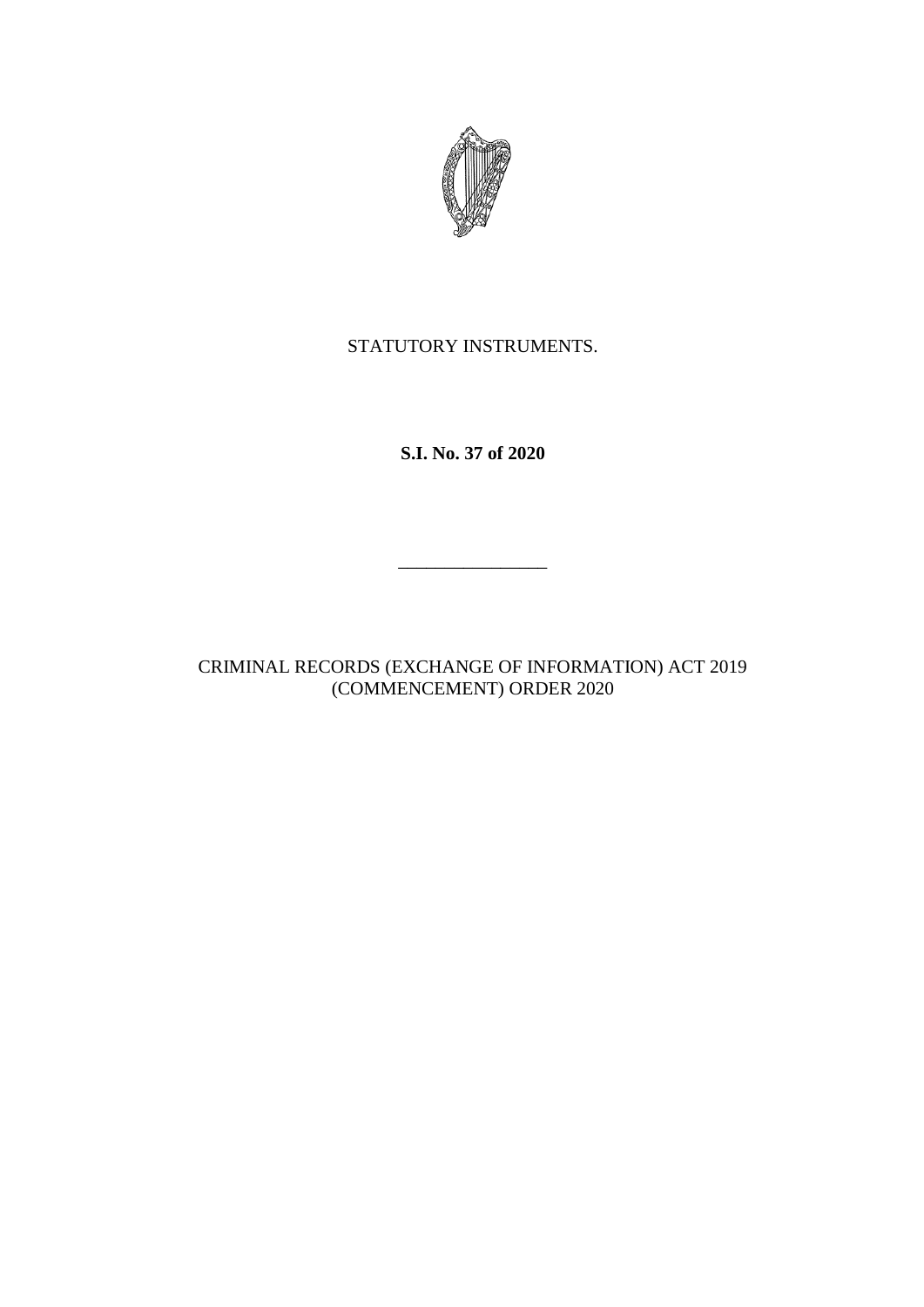#### S.I. No. 37 of 2020

#### CRIMINAL RECORDS (EXCHANGE OF INFORMATION) ACT 2019 (COMMENCEMENT) ORDER 2020

I, CHARLES FLANAGAN, Minister for Justice and Equality, in exercise of the powers conferred on me by section 15(2) of the Criminal Records (Exchange of Information) Act 2019 (No. 51 of 2019), hereby order as follows:

1. This Order may be cited as the Criminal Records (Exchange of Information) Act 2019 (Commencement) Order 2020.

2. The  $7<sup>th</sup>$  day of February 2020 is appointed as the day on which the Criminal Records (Exchange of Information) Act 2019 (No. 51 of 2019) shall come into operation.



GIVEN under my Official Seal, 6 February, 2020.

CHARLES FLANAGAN, Minister for Justice and Equality.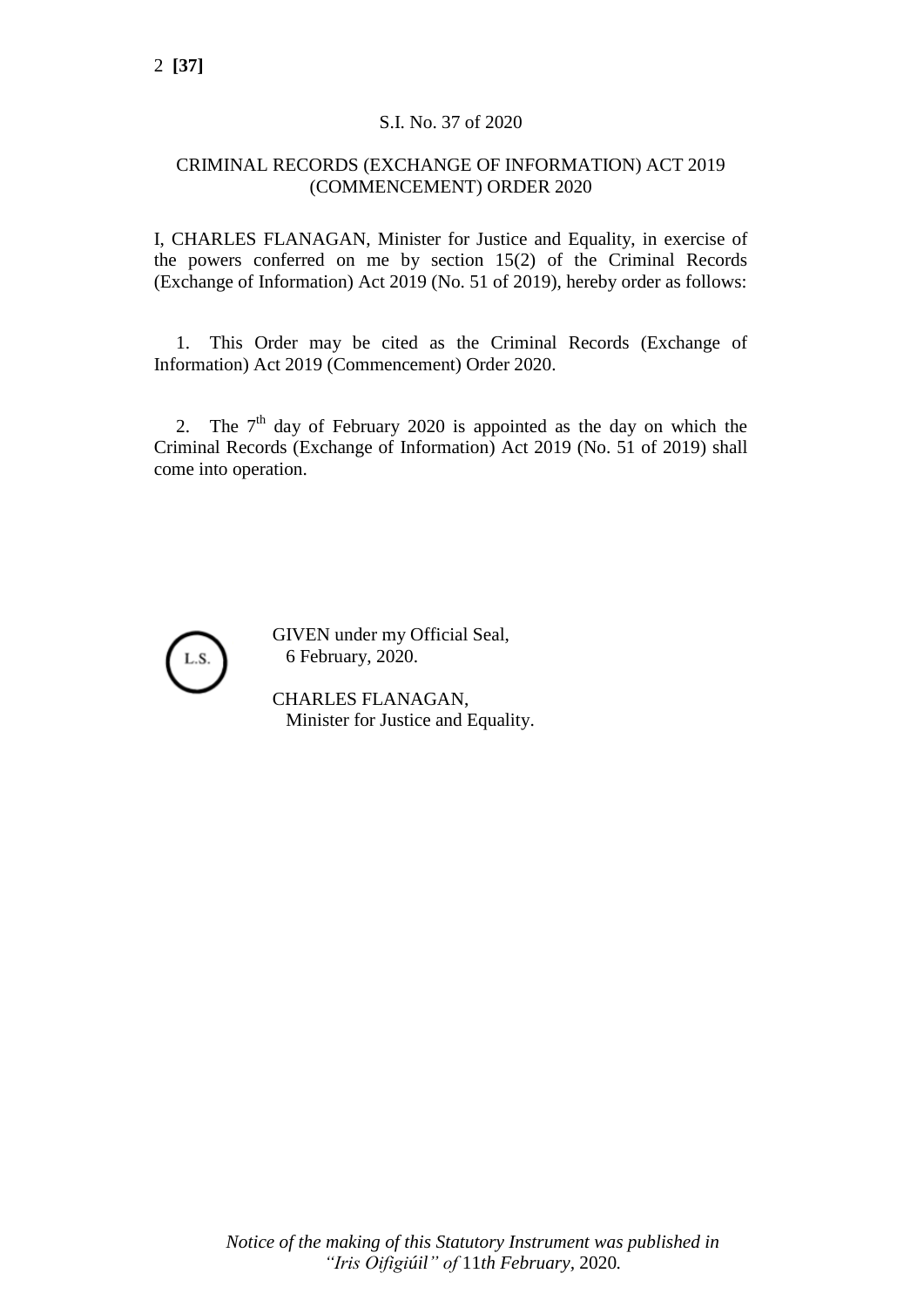### EXPLANATORY NOTE

# (*This note is not part of the Instrument and does not purport to be a legal interpretation*)*.*

This order appoints 7 February 2020 as the date on which the Criminal Records (Exchange of Information) Act 2019 shall come into operation.